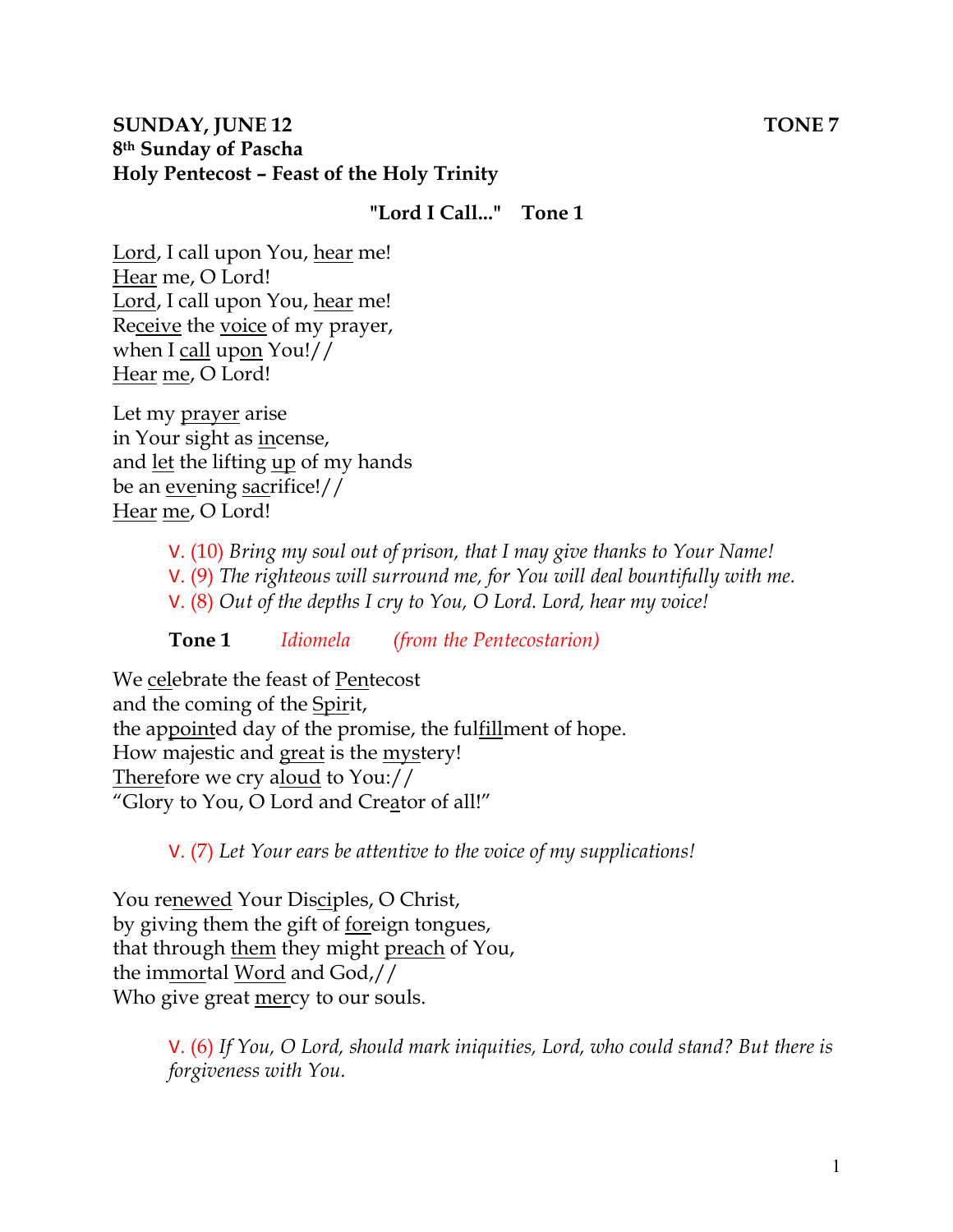The Holy Spirit provides all things: He pours forth prophecies, He leads priests to perfection, He teaches unschooled people wisdom, He reveals fishermen as theologians, He confirms the Church.// O Comforter, one in essence and enthroned with the Father and the Son, glory to You!

V. (5) *For Your Name's sake I wait for You, O Lord. My soul has waited for Your word; my soul has hoped on the Lord.* 

#### **Tone 2**

We have seen the True Light. We have received the heavenly Spirit. We have found the true faith, worshipping the undivided Trinity,// Who has saved us.

> V. (4) *From the morning watch until night, from the morning watch, let Israel hope on the Lord!*

In the Prophets, O our Savior,

You proclaimed to us the way of salvation. In the Apostles the grace of Your Spirit shone forth. From the beginning and ever after, <u>You</u> are God,// our God before the ages.

> V. (3) *For with the Lord there is mercy and with Him is plenteous redemption, and He will deliver Israel from all his iniquities.*

In Your courts I will praise You, the Savior of the world. On bended knee I will worship Your invincible might. In the evening, in the morning, and at <u>noontime</u>  $-$ // at all times I will bless You, O Lord.

V. (2) *Praise the Lord, all nations! Praise Him, all peoples!*

In Your courts, O Lord, we faithful bend the knees of soul and body; with songs we proclaim You, O eternal Father and co-eternal Son, and all-holy and co-eternal Spirit,// Who sanctify and enlighten our souls.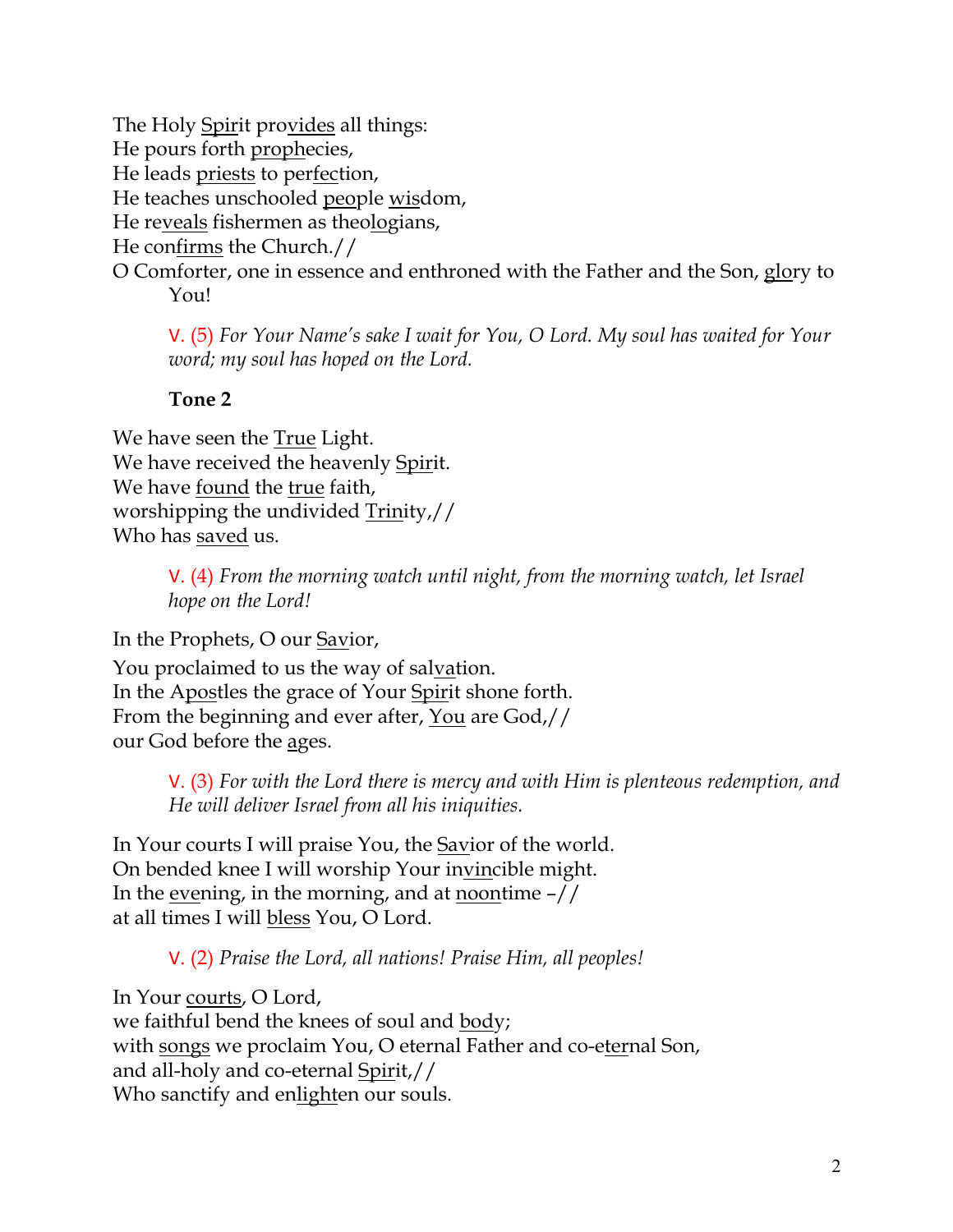V. (1) *For His mercy is confirmed on us, and the truth of the Lord endures forever.* 

Let us praise in song the consubstantial Trinity: the Father, the Son, and the Holy Spirit.// For this was the preaching of all the Prophets, Apostles, and Martyrs.

*Glory to the Father, and to the Son, and to the Holy Spirit; now and ever, and unto ages of ages. Amen.* 

**Tone 8** *(from the Pentecostarion, by Leo the Master)*

Come, O people,

let us worship the Godhead in three Persons: the Son in the Father, with the Holy Spirit. For the Father timelessly begot the Son, co-eternal and co-enthroned with Him; and the Holy Spirit was in the Father and is glorified with the Son. We worship one Power, one Essence, one Godhead, and we say: "Holy God, Who created all things through Your Son with the cooperation of the Holy Spirit; Holy Mighty, through Whom we know the Father; and through Whom the Holy Spirit came to dwell in the world; Holy Immortal, Comforting Spirit, Who proceed from the Father and rest in the Son.// O Holy Trinity, glory to You!"

### **Old Testament Readings Numbers 11:16-17, 24-29 Joel 2:23-32 Ezekiel 36:24-28**

# **Litya**

**Tone 2** *Idiomela (from the Pentecostarion)*

In the Prophets, O our Savior,

You proclaimed to us the way of salvation. In the Apostles the grace of Your Spirit shone forth. From the beginning and ever after, You are God,// our God before the ages.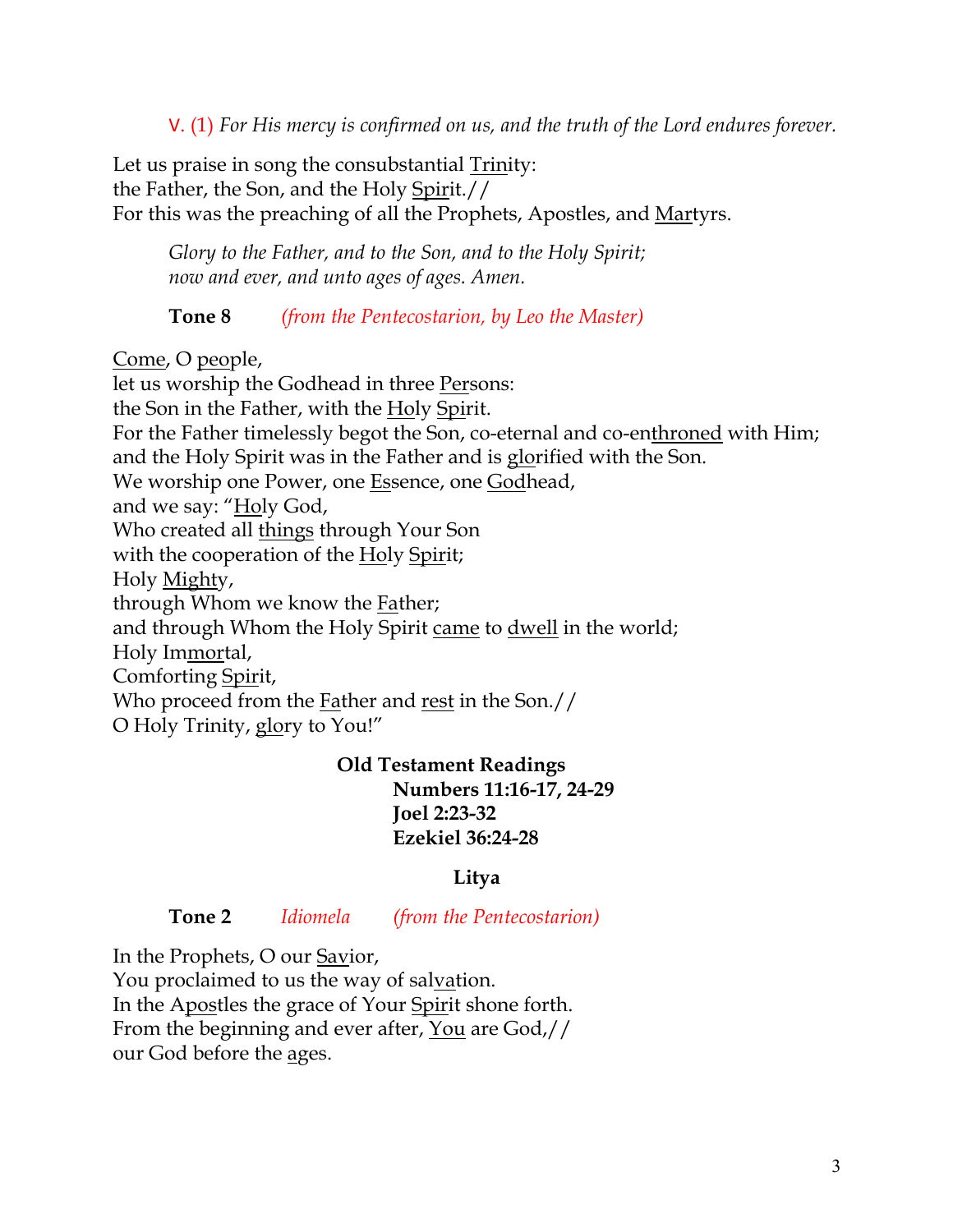In Your courts I will praise You, the Savior of the world. On bended knee I will worship Your invincible might. In the evening, in the morning, and at noontime  $-$ // at all times I will bless You, O Lord.

In Your courts, O Lord, we faithful bend the knees of soul and body; with songs we proclaim You, O eternal Father and co-eternal Son, and all-holy and co-eternal Spirit,// Who sanctify and enlighten our souls.

*Glory to the Father, and to the Son, and to the Holy Spirit; now and ever, and unto ages of ages. Amen.*

**Tone 8** *(from the Pentecostarion)*

When You sent Your Spirit on the waiting Apostles, O Lord, the Hebrews were amazed at the wonder; for they heard them speak in <u>foreign tongues</u>, which the Spirit gave. They were common people, but You made them wise; and as they proclaimed the things of God, they caught the nations for the life of faith. Therefore we also cry aloud to You:// "O Lord, Who appeared on earth and saved us from error, glory to You!"

# **Aposticha**

# **Tone 6** *Idiomela (from the Pentecostarion)*

The nations did not know the power of the Holy Spirit, which came upon Your Apostles, O Lord, so they mistook the foreign tongues for drunkenness. But we are strengthened by the Apostles, so we ceaselessly pray to You, O good God Who love mankind:// "Take not Your Holy Spirit from us!"

V. *Create in me a clean heart, O God, and renew a right Spirit within me! (Ps. 50:10)*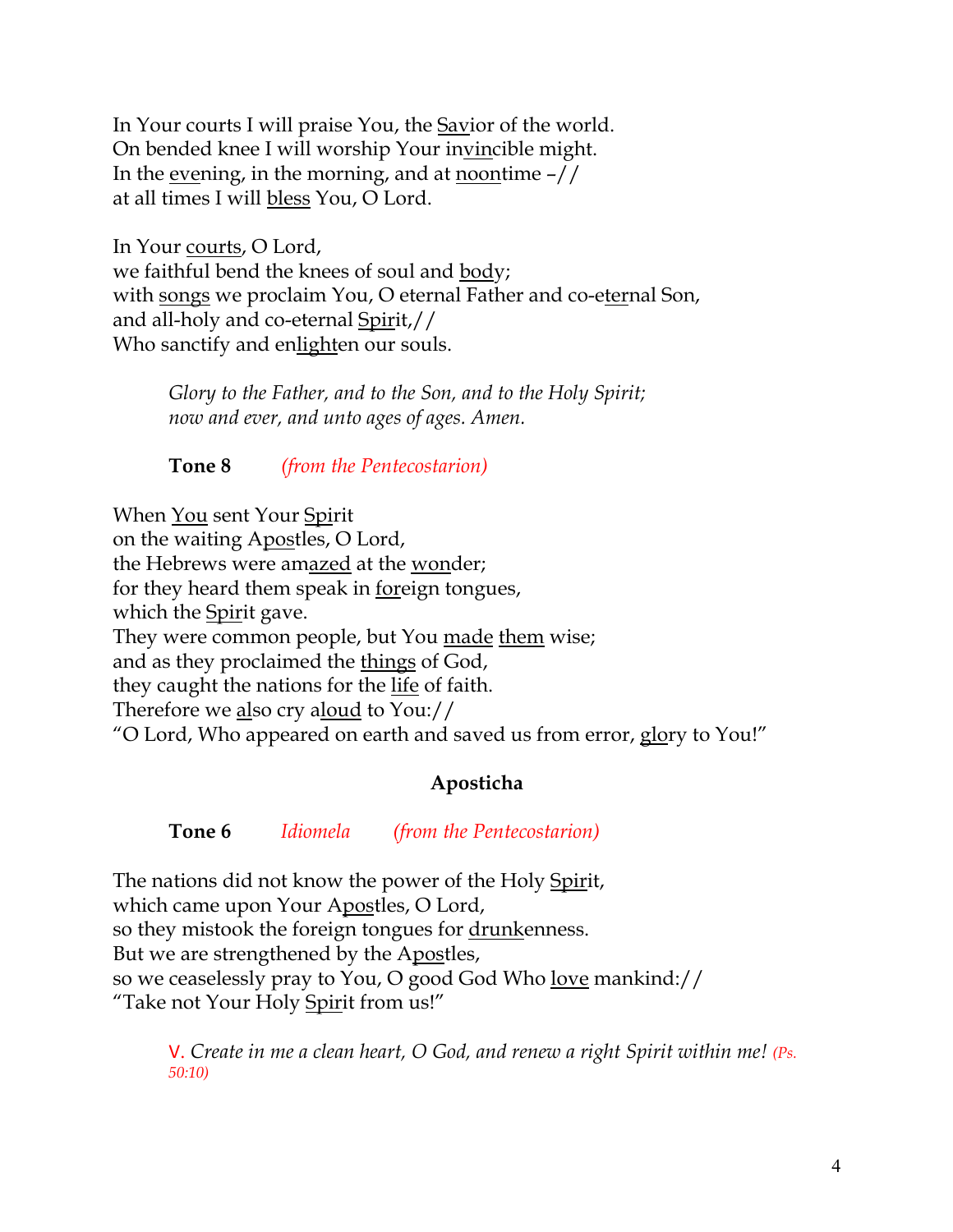The coming of the Holy Spirit filled Your Apostles, O Lord, and made them speak in foreign tongues. To the faithless this wonder was but drunkenness, but to the faithful it brings salvation. We pray to You, O good God Who love mankind:// "Make us worthy of such enlightenment!"

> V. *Cast me not away from Your presence, and take not Your Holy Spirit from me! (Ps. 50:11)*

O heavenly King, the Comforter, the Spirit of Truth, Who are everywhere and fill all things; Treasury of blessings and Giver of life, come and abide in us, and cleanse us from every impurity,// and save our souls, O Good One!

> *Glory to the Father, and to the Son, and to the Holy Spirit; now and ever, and unto ages of ages. Amen.*

**Tone 8** *(from the Pentecostarion)*

The arrogance of building the tower in the days of old led to the confusion of tongues, but now the glory of the knowledge of <u>God</u> brings them <u>wis</u>dom. There God condemned the impious for their transgression; here Christ has enlightened the fishermen by the Spirit. There disharmony was brought about for punishment;// now harmony is renewed for the salvation of our souls.

### **Tone 8 Troparion**

Blessed are You, O Christ our God, You have revealed the fishermen as most wise by sending <u>down</u> upon them the Holy Spirit, and through them You drew the world into Your net.// O Lover of <u>Man</u>, glory to You!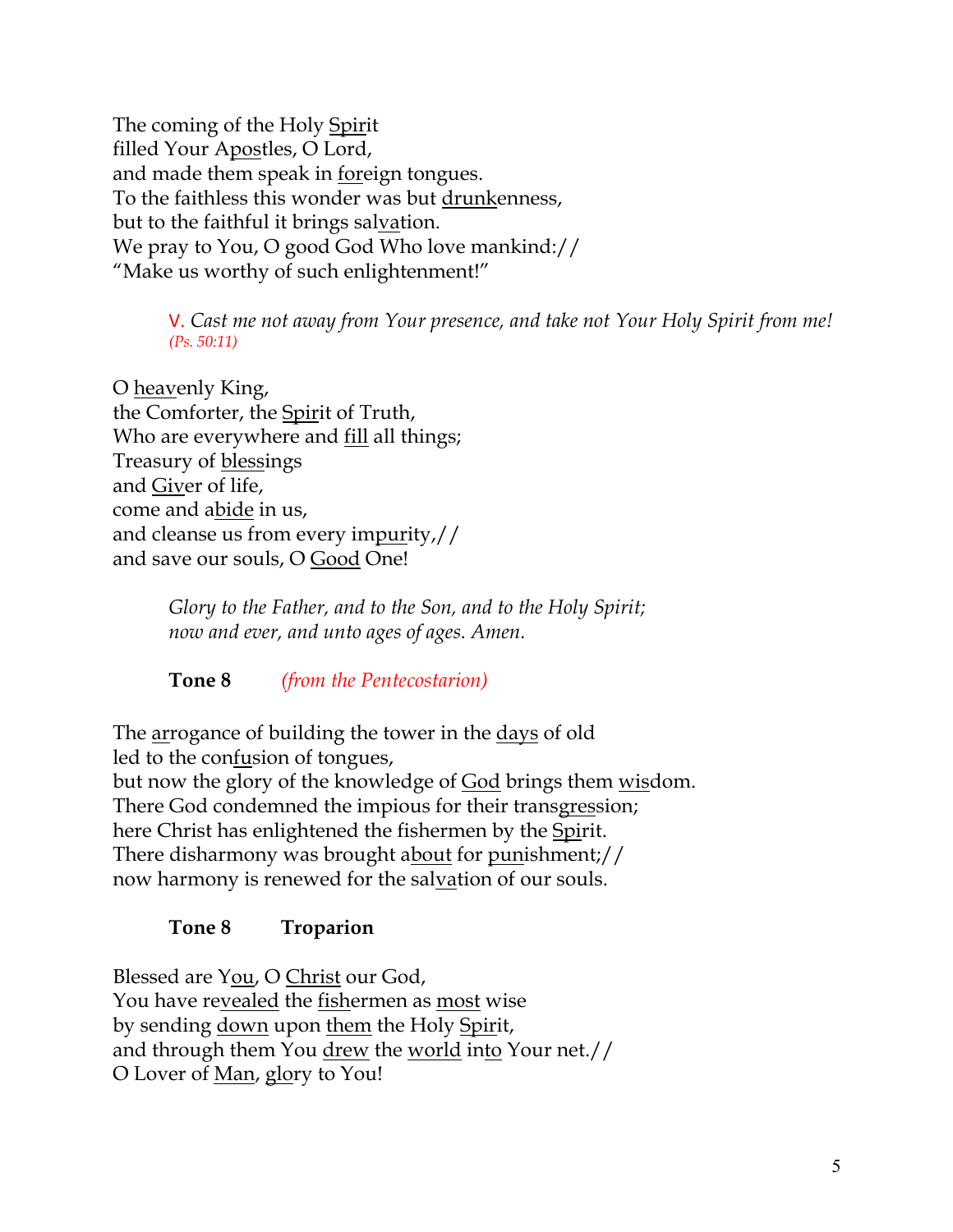*(at the Divine Liturgy)*

### **The First Antiphon**

The heavens are telling the glory of God; and the firmament proclaims His handiwork. *(Ps. 18:1)*

*Refrain:* Through the prayers of the Theotokos, O Savior, save us!

- Day to day pours forth speech, and night to night declares knowledge. *(Ps. 18:2) (Refrain)*
- Their proclamation has gone out into all the earth, and their words to the ends of the universe. *(Ps. 18:4) (Refrain)*
- Glory to the Father, and to the Son, and to the Holy Spirit, now and ever and unto ages of ages. Amen. *(Refrain)*

#### **The Second Antiphon**

The Lord answer you in the day of trouble; the Name of the God of Jacob protect you! *(Ps. 19:1)*

*Refrain:* O Gracious Comforter, save us who sing to You: Alleluia!

May He send you help from the sanctuary and give you support from Zion! *(Ps. 19:2) (Refrain)*

May He remember all your offerings, and fulfill all your plans! *(Ps. 19:3) (Refrain)*

Glory to the Father, and to the Son, and to the Holy Spirit, now and ever and unto ages of ages. Amen.

*("Only-begotten Son and immortal Word of God… ")*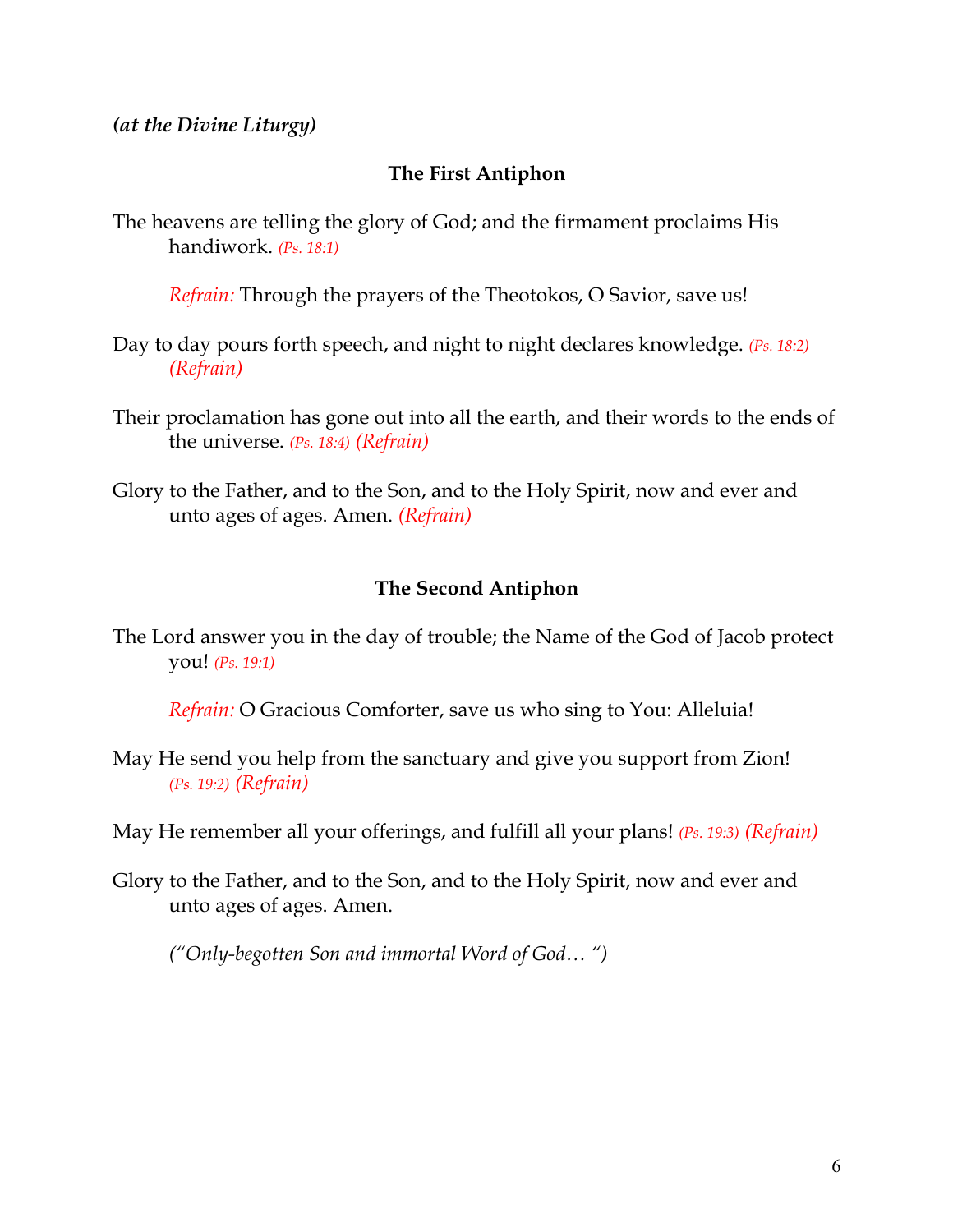## **The Third Antiphon**

In Your strength the king rejoices, O Lord, and exults greatly in Your salvation. *(Ps. 20:1)* 

### **Tone 8 Troparion**

Blessed are You, O Christ our God, You have revealed the fishermen as most wise by sending down upon them the Holy Spirit, and through them You drew the world into Your net.// O Lover of Man, glory to You!

You have given him his heart's desire, and have not withheld the request of his lips. *(Ps. 20:2) Troparion of the Feast*

For You meet him with goodly blessings; You set a crown of fine gold upon his head. *(Ps. 20:3) Troparion of the Feast*

#### **Entrance Verse**

Be exalted, O Lord, in Your strength! We will sing and praise Your power! *(Ps. 20:13)*

**Tone 8 Troparion**

Blessed are You, O Christ our God, You have revealed the fishermen as most wise by sending down upon them the Holy Spirit, and through them You drew the world into Your net.// O Lover of Man, glory to You!

### **Tone 8 Kontakion**

When the Most High came down and confused the tongues, He divided the nations; but when He distributed the tongues of fire, He called all to unity.// Therefore, with one voice we glorify the All-holy Spirit.

### *(Instead of the Trisagion, we sing:)*

As many as have been baptized into Christ, have put on Christ. Alleluia.